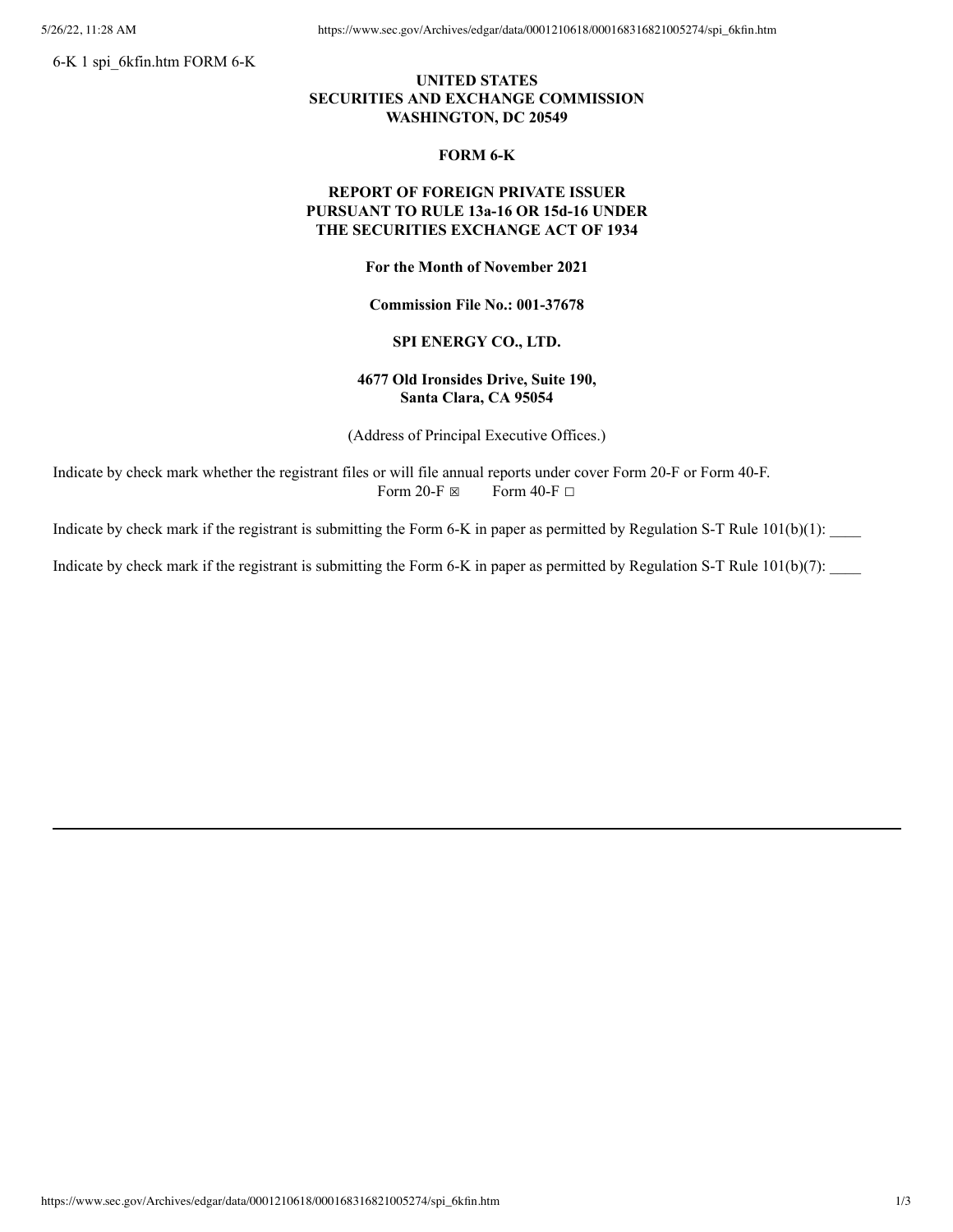#### **Results of Operations and Financial Condition**

SPI Energy Co., Ltd. (the "Company") hereby furnishes its Unaudited Condensed Consolidated Balance Sheet as of June 30, 2021 and Unaudited Condensed Consolidated Statements of Operations for the six-month period ended June 30, 2021 (the "Interim Financial Statements") as attached in Exhibit 99.1 to this Report of Foreign Private Issuer on Form 6-K.

The Company's Interim Financial Statements are prepared and presented in accordance with U.S. GAAP. However, the Interim Financial Statements have not been audited or reviewed by the Company's independent registered accounting firm.

The Interim Financial Statements may be adjusted in connection with the audit of the Company's financial statements for the year ended December 31, 2021. In addition, accounting estimates and assumptions made in preparing the Company's consolidated financial statements as of and for the year ended December 31, 2021 may differ from that used in the Interim Financial Statements due to the differences in reporting periods and changes in the Company's financial conditions during those periods. As a result, the Company cannot assure you that its consolidated financial statements as of and for the year ending December 31, 2021 will not contain significant differences, adjustments or discrepancies from the Interim Financial Statements. The Company's historical results do not necessarily indicate results expected for any future periods.

Cautionary Note about Forward-looking Statements. This Report of Foreign Private Issuer on Form 6-K contains certain "forwardlooking statements." These statements are forward-looking in nature and subject to risks and uncertainties that may cause actual results to differ materially. All forward-looking statements are based upon information available to the Company as of the date of this Report of Foreign Private Issuer on Form 6-K, which may change, and the Company undertakes no obligation to update or revise any forwardlooking statements, except as may be required under applicable securities law.

## **Financial Statements and Exhibits.**

Exhibit No. Description

99.1 SPI Energy Co., Ltd. Unaudited Condensed Consolidated Balance Sheet as of June 30, 2021 and Unaudited Condensed [Consolidated](https://www.sec.gov/Archives/edgar/data/0001210618/000168316821005274/spi_ex9901.htm) Statements of Operations for the six-month period ended June 30, 2021.

2